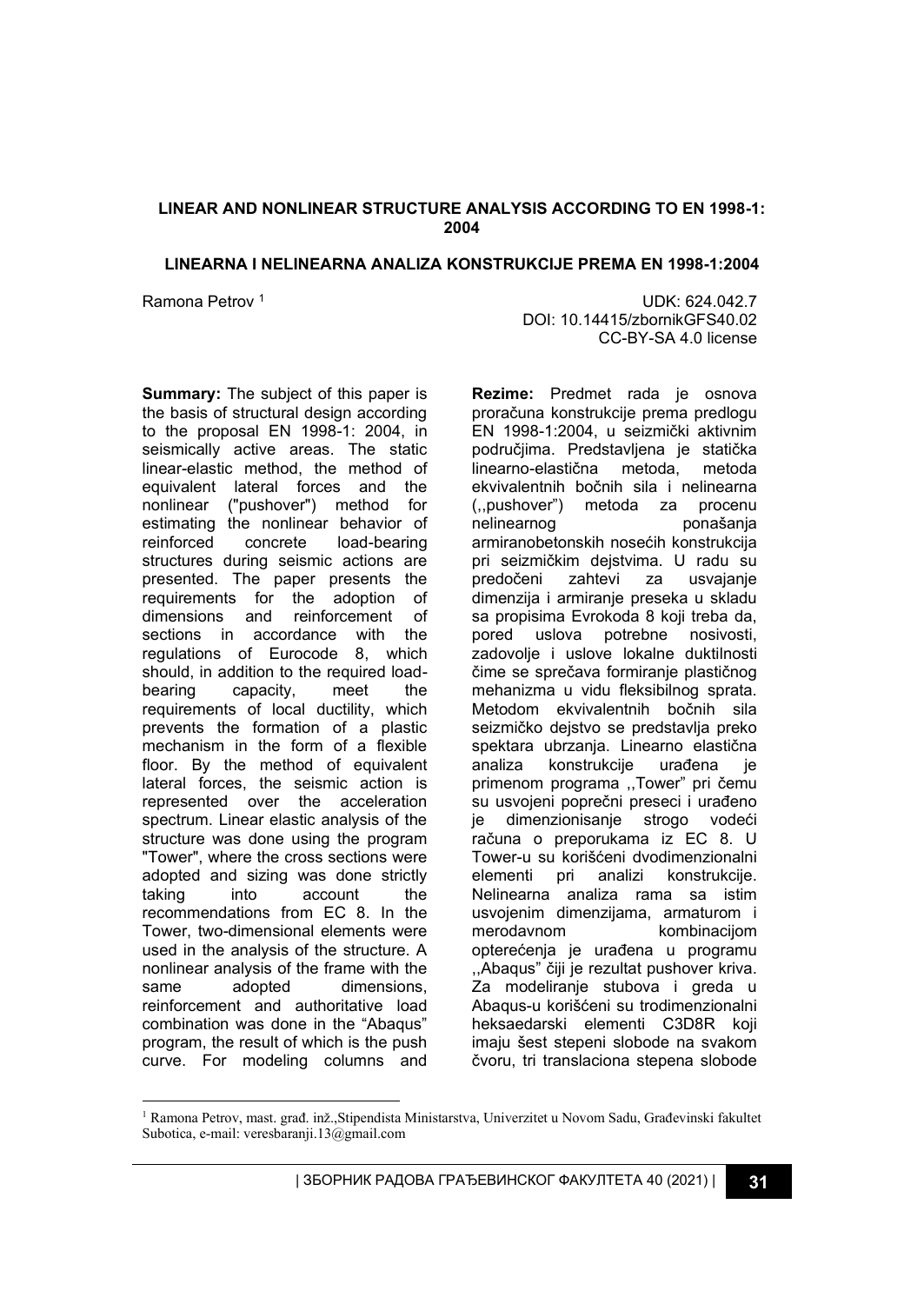beams in Abaqus, three-dimensional hexahedral elements C3D8R were used, which have six degrees of freedom at each node, three translational degrees of freedom (1,2,3) and three rotational degrees of freedom<br>(4.5.6). During the reinforcement (4,5,6). During the reinforcement modeling, the elements of the B21 linear beam were used, which have two translational degrees of freedom (1,2) and one rotational degree of freedom (6).

**Keywords**: Pushover analysis, nonlinear static analysis, Pushover curve.

# **1. INTRODUCTION**

The basic requirements for the calculation of structures according to EC 8 regulations are the requirement that the building does not collapse and the requirement for limited damage [1]. For conventional structures the first requirement should be met for a reference earthquake with a 10% probability of exceeding 50 years or with a return period of 475 years, while the second, for conventional structures should be met for a reference earthquake with 10% probability of exceeding 10 years or with a return period of 95 years.

An earthquake is an accidental and short-term load. Devastating earthquakes may or may not occur during the normal life of a structure. For that reason, the fact is accepted that during the action of stronger earthquakes, the stress of the structural elements approaches their limit bearing capacity, and in some parts of the structure it can be reached. It also means crossing the load constructions into a nonlinear response range. To design a structure so that even for the strongest anticipated earthquakes in a locality remains in the linear-elastic area of material work is irrational from a constructive, but also economic,

(1,2,3) i tri rotaciona stepena slobode (4,5,6). Prilikom modeliranja armature korišćeni su elementi B21 linearne grede, koje imaju dva translaciona stepena slobode (1,2) i jedan rotacioni stepen slobode (6).

**Ključne reči**: Pushover analiza, nelinearna statička analiza, pushover kriva.

# **1. UVOD**

Osnovni zahtevi za proračun konstrukcija prema pravilniku EC 8 su zahtev da se objekat ne sruši i zahtev za ograničenim oštećenjem [1]. Za uobičajene konstrukcije prvi zahtev treba ispuniti za referentni zemljotres sa 10% verovatnoće prekoračenja u 50 godina ili sa povratnim periodom od 475 godina, dok drugi, za uobičajene konstrukcije treba ispuniti za referentni zemljotres sa 10% verovatnoće prekoračenja u 10 godina ili sa povratnim periodom od 95 godina. Zemljotres je slučajno i kratkotrajno opterećenje. Razorni zemljotresi se mogu, ali i ne moraju dogoditi za vreme uobičajenog veka trajanja konstrukcije. Iz tog razloga se prihvata činjenica da se tokom delovanja jačih potresa naprezanje konstruktivnih elemenata približava njihovoj graničnoj nosivosti, a kod pojedinih delova konstrukcije ona može biti i dostignuta. To znači i prelazak nosive konstrukcije u nelinearno područje odgovora. Projektovati neku konstrukciju tako da i za najjače predviđene potrese na nekom lokalitetu ostane u linearnoelastičnom području rada materijala je neracionalno i sa konstruktivnog, ali i ekonomskog, estetskog i funkcionalnog stanovišta. Za povoljan odgovor na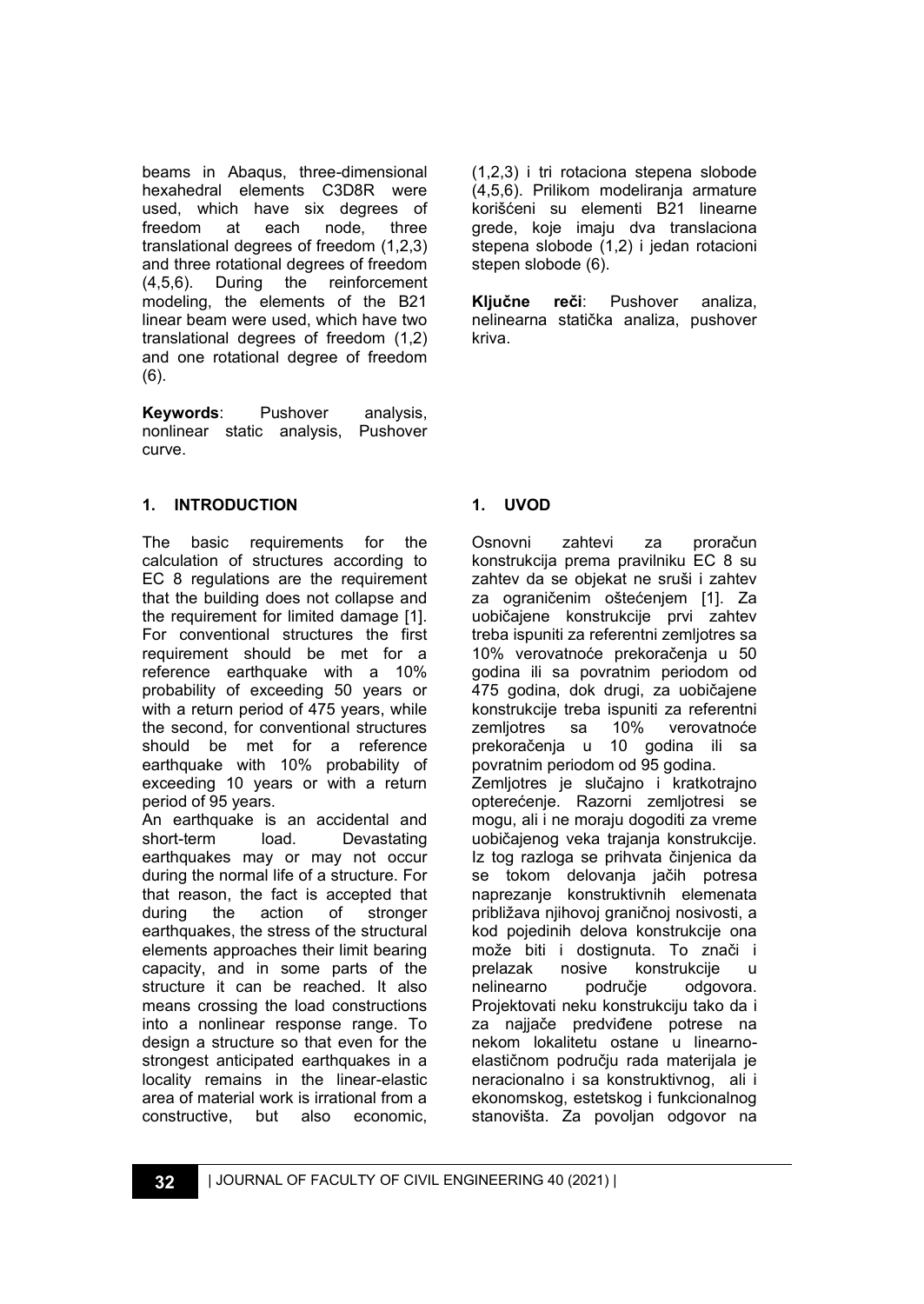aesthetic and functional point of view. Reliable behavior of the structure in a nonlinear region is important for a favorable response to an earthquake. The goal is to use the ductility of the load-bearing structure and achieve the dissipation of energy introduced by the earthquake. The seismic response of a structure can best be followed by computational analyzes that assume a nonlinear response of structural elements, but such calculations are impractical for everyday engineering practice in which reliable results should be obtained in a relatively short time. The nonlinear behavior of the structural elements is included in the reduction of the bearing capacity, which the structure should have, in order to remain in the elastic response area for the predicted earthquake intensity. Since the load-bearing capacity of the structure is not known in advance, it is practically possible to reduce the earthquake requirements that the structure should satisfy.

Along with stiffness and load-bearing capacity, ductility is one of the basic parameters on which the behavior of the structure due to earthquakes depends. Designing according to the concept proposed in EC 8, the socalled programmed behavior (capacity desing) enables the fulfillment of ductility requirements. The ductility of the structural system is achieved by enabling the appearance of plastic joints at the ends of the beams while avoiding the appearance of plastic joints on the columns, which could bring the system into a kinematically labile state. Therefore, nonlinear deformations in the columns should be avoided [2].

### **2. BASICS OF BUDGET ACCORDING TO EN 1998-1: 2004**

The aim of EC 8 is to ensure the

zemljotres važno je pouzdano ponašanje konstrukcije u nelinearnom području. Cilj je iskoristiti duktilnost nosive konstrukcije i ostvariti disipaciju energije unesene zemljotresom. Seizmički odgovor konstrukcije se najbolje može pratiti proračunskim analizama koje pretpostavljaju nelinearan odgovor konstruktivnih elemenata, ali su takvi proračuni nepraktični za svakodnevnu inženjersku praksu u kojoj treba za relativno kratko vreme doći do pouzdanih rezultata. Nelinearno ponašanje konstruktivnih elemenata se obuhvata umanjenjem nosivosti, koju konstrukcija treba da ima, kako bi za predviđeni intenzitet zemljotresa ostala u elastičnom području odgovora. S obzirom da nosivost konstrukcije nije unapred poznata, praktično se vrši umanjenje zahteva potresa koji konstrukcija treba da zadovolji.

Uz krutost i nosivot, duktilnost je jedan od osnovnih parametara od kojih zavisi<br>ponašanje konstrukcije usled konstrukcije zemljotresa. Projektovanje po konceptu predloženog u EC 8 tzv. programiranog ponašanja (capacity desing) omogućava ispunjenje zahteva duktilnosti. Duktilnost konstruktivnog sistema se postiže omogućavanjem pojave plastičnih zglobova na krajevima greda izbegavajući pri tome pojavu plastičnih zglobova na stubovima, što bi moglo da dovede sistem u kinematički labilno stanje. Dakle, nelinearne deformacije u stubovima treba izbegavati [2].

# **2. OSNOVE PRORAČUNA PREMA EN 1998-1:2004**

Cilj EC 8 je da obezbedi zaštitu ljudskih života tokom većih zemljotresa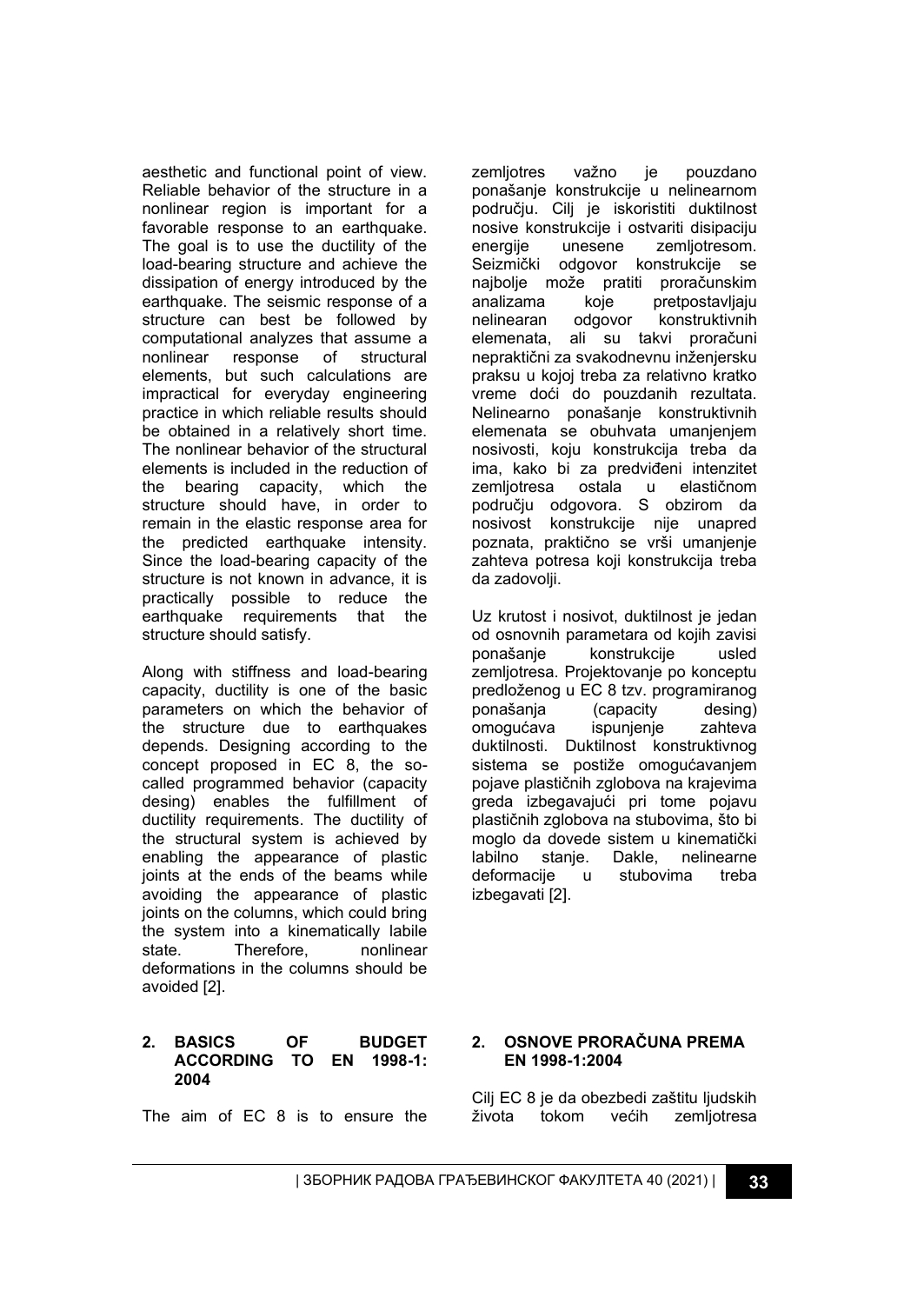protection of human lives during major earthquakes while limiting the damage to structures during frequent earthquakes. The standard allows the reception of seismic forces either with damping energy (ductile behavior) or without damping energy (elastic behavior). Ductility is defined as the ability of a structure or structural components to undergo inelastic deformations, while maintaining sufficient strength and rigidity to carry the load, so that the structure remains standing despite being cracked or damaged and on the verge of collapse. [3]

For elastic analysis of the structure by choosing a high ductility class DCH, for the frame structure the behavior factor q is

The significance factor of the building for the object in question is II, so it follows that the importance factor is equal to  $\gamma_{1}^{}=1.0,$  which further implies

For the assumed soil category C on which the construction is envisaged, it follows from Table EC  $8: S = 1.15$ ;  $T_B=0.20$  s;  $T_C=0.6$  s;  $T_D=2.0$  s.

# **3. LINEAR ANALYSIS**

#### *3.1 Calculation methods according to EC 8*

Representation of seismic action over the acceleration spectrum, is used in the methods of equivalent lateral forces and multimodal spectral analysis and they represent linear-elastic methods. The nonlinear methods recommended in EC 8 are the nonlinear static method (push-over analysis) and the dynamic time response analysis (time history analysis).

The method of equivalent lateral forces is applied to buildings in which the istovremeno sa ograničenjem štete konstrukcija tokom čestih zemljotresa. Standard omogućava prijem seizmičkih sila bilo sa prigušnom energijom (duktilno ponašanje) ili bez prigušne energije (elastično ponašanje). Duktilnost se definiše kao sposobnost konstrukcije ili strukturnih komponenata da prolaze kroz neelastične deformacije, zadržavajući pritom dovoljnu čvrstoću i krutost za nošenje opterećenja, tako da konstrukcija ostaje da stoji uprkos tome što je pukla ili je oštećena i na ivici kolapsa.[3] Za elastičnu analizu konstrukcije birajući visoku klasu duktilnosti DCH, za okvirnu konstrukciju faktor ponašanja -

q iznosi

 $q = 5.85$  (1)

Faktor značaja zgrade za predmetni objakat je II pa sledi da je faktor važnosti jednak  $\gamma_{1}=1.0$  , što dalje implicira

 $a_g = 0.25g$  (2)

Za prepostavljenu kategoriju tla *C* na kojoj se predviđa konstrukcija, sledi iz tabele EC 8: S=1.15;  $T_B=0.20$  s;  $T_C=0.6$  $s$ : T<sub>D</sub>=2.0 s.

### **3. LINEARNA ANALIZA**

#### *3.1 Metode proračuna prema EC 8*

Predstavljanje seizmičkog dejstva preko spektara ubrzanja, koristi se u metodama ekvivalentnih bočnih sila i multimodalna spektralne analize i one predstavljaju linearno-elastične metode. Nelinearne metode preporučene u EC 8 su nelinearna statička metoda (pushover analiza) i dinamička analiza vremenskog odgovora (time history analysis).

Metoda ekvivalentnih bočnih sila se primenjuje za zgrade kod kojih je dominantan odgovor u prvoj formi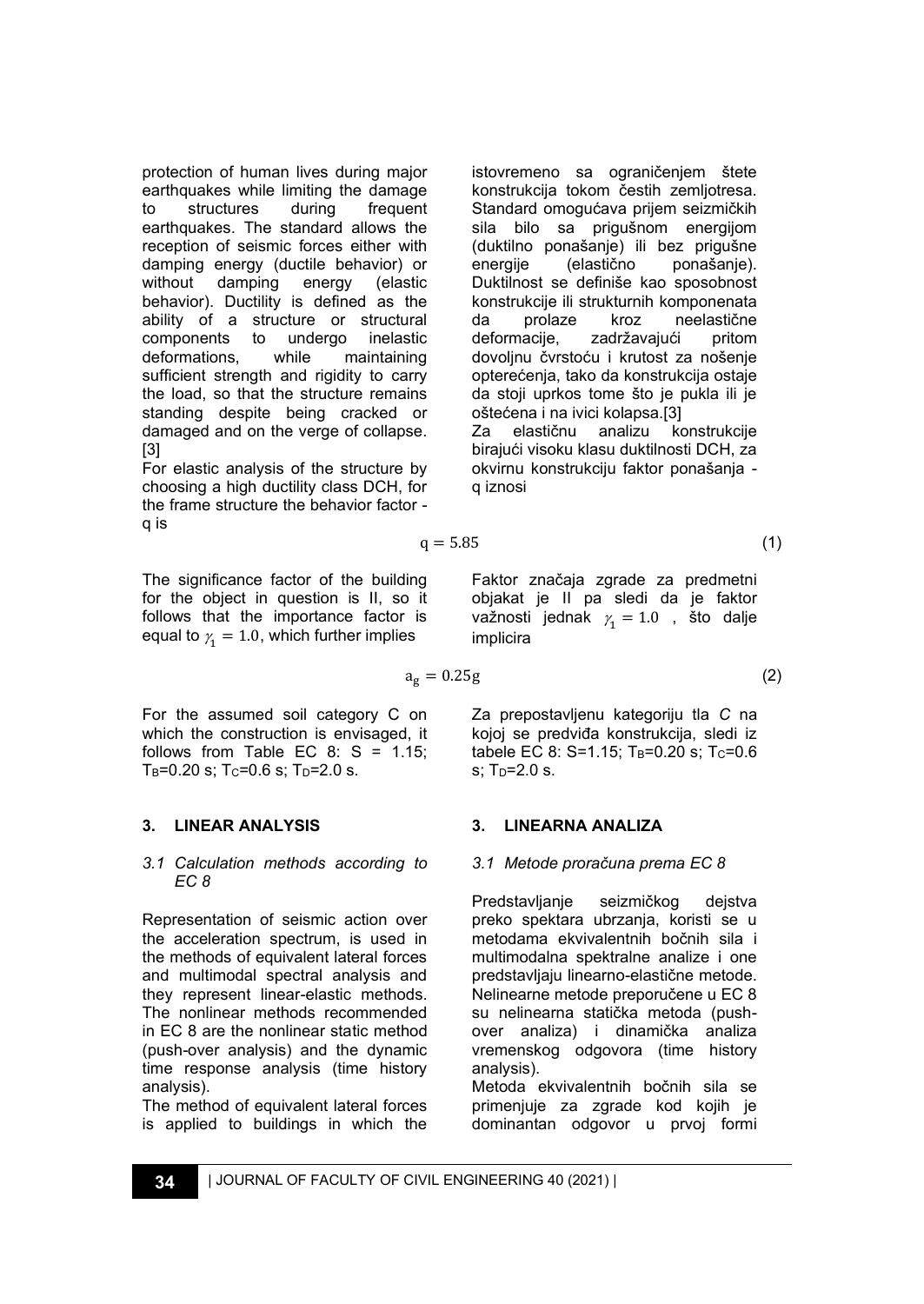dominant response is in the first form of its own oscillation and whose structural response does not depend on higher inherent forms of oscillation. Additional two conditions for the application of the method are:

> the base period of rape in the two main directions must be less than the following values

where is:

 $T_1$  - basic period of oscillation for the analyzed direction in the base of the building;

T<sub>C</sub> - period of oscillation in the project spectra which marks the end of the region of constant acceleration.

> the criterion of regularity in height must be met.

The basic period of oscillation can be calculated according to an approximate pattern for buildings up to 40 m in height

sopstvene oscilacije i čiji odgovor konstrukcije ne zavisi od viših svojsvenih oblika oscilovanja. Dodatna dva uslova za primenu metode su:

• osnovni period osilovanja u dva glavna pravca mora biti manji od sledećih vrednosti

$$
T_1 \le \begin{cases} 4 \cdot T_c = 4 \cdot 0.6 = 2.4 \text{ s} \\ 2.0 \text{ s} \end{cases} \tag{3}
$$

gde je:

T<sup>1</sup> - osnovni period oscilovanja za analizirani pravac u osnovi zgrade;

T<sub>C</sub> - period oscilovanja u projektnim spektrima koji označava kraj područja konstantnog ubrzanja.

• kriterijum regularnosti po visini mora biti zadovoljen.

Osnovni period oscilovanja može da se sračuna prema približnom obrascu za zgrade do 40 m visine

$$
T_1 = c_1 \cdot H^{3/4} = 0.050 \cdot 18^{3/4} = 0.437 s \tag{4}
$$

where is:

 $C_1$  = 0.050 for other constructions parameter determined depending on the type of construction;

*H* - height of the building from the foundation (*m*);

of oscillation according to EC 8 for *Type 1* spectra is between the periods  $T_B$  and  $T_C$ , ie

gde je:

*C<sup>1</sup> = 0.050* za ostale konstrukcije parametar određen u zavisnosti od tipa konstrukcije;

*H* - visina zgrade od temelja (*m*); Osnovni period oscilovanja prema EC 8 za spektre *Tipa 1*, nalazi se između perioda *T<sup>B</sup>* i *TC*, odnosno

$$
T_B \leq T_1 \leq T_C \tag{5}
$$

It follows that the corresponding calculated or design value of the spectral acceleration is obtained as follows

Sledi da se odgovarajuća računska ili<br>projektna vrednost spektralnog projektna vrednost spektralnog ubrzanja dobija na sledeći način

$$
S_d(T_1) = a_g \cdot S \cdot \frac{2.5}{q} = 0.25g \cdot 1.15 \cdot \frac{2.5}{5.85} = 0.1229g
$$
 (6)

The total seismic shear force is basically determined by applying the expression

Ukupna seizmička smičuća sila u osnovi se određuje primenom izraza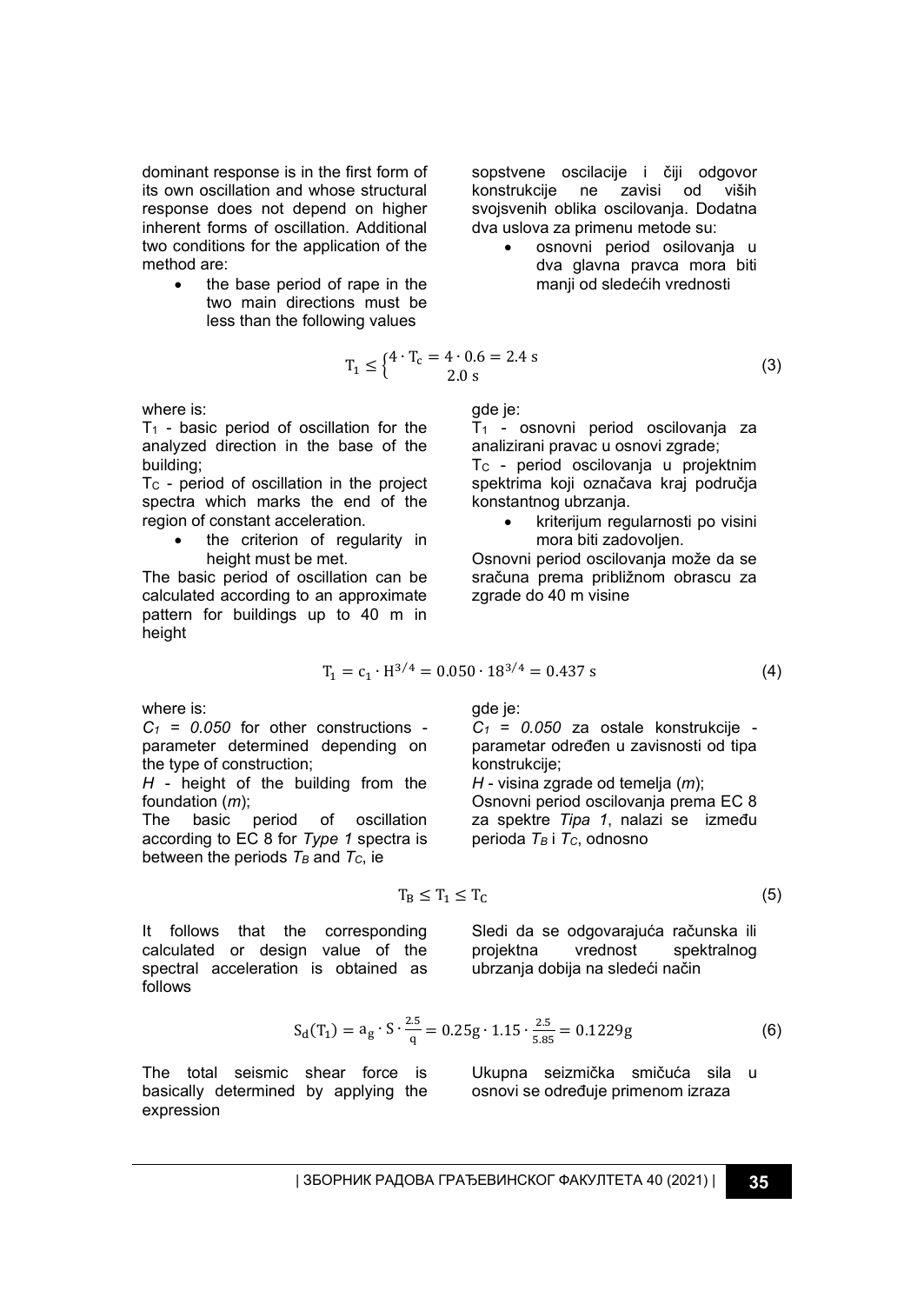where is:

*S<sup>d</sup> (T1)* - ordinate of the project spectrum for the period  $T_1$ ;

*T<sup>1</sup>* - basic period of oscillation for the analyzed direction in the base of the building;

*m* - total mass of the building above the foundation;

*λ* - correction factor.

The value of the correction factor is *λ =* 0.85 if  $T_1 < 2T_C$  and the building has more than two floors, otherwise *λ = 1.0*. The factor *λ* takes into account that in buildings with at least three floors and translational degrees of freedom in both horizontal directions, the effective modal mass of the first form of natural frequency is on average 15% less than the total mass of the building. In the case of multi-storey buildings, the total seismic force is, as a rule, distributed in height in proportion to the first own form of oscillation, for each direction separately. The *F<sup>i</sup>* forces are applied at the floor levels, and are calculated according to the challenge

gde je:

*Sd (T1)* - ordinata projektnog spektra za period *T1*;

*T<sup>1</sup>* - osnovni period oscilovanja za analizirani pravac u osnovi zgrade;

*m* - ukupna masa zgrade iznad temelja; *λ* - korekcioni faktor.

Vrednost korekcionog faktora iznosi *λ=0.85* ako je *T1<2T<sup>C</sup>* i zgrada ima više od dva sprata, inače je *λ=1.0*. Faktorom *λ* se uzima u obzir da u zgradama koje imaju najmanje tri sprata i translacione stepene slobode u oba horizontalna pravca, efektivna modalna masa prve forme sopstvene frekvencije je u proseku za *15 %* manja od ukupne mase zgrade. Kod višespratnih zgrada ukupna seizmička sila se u pravilu raspoređuje po visini proporcionalno prvoj sopstvenoj formi oscilovanja, i to za svaki pravac posebno. Sile *F<sup>i</sup>* se apliciraju u nivoima spratova, a računaju se prema izazu

$$
= F_{b} \frac{z_{i} m_{i}}{\sum_{j=1}^{n} z_{j} m_{j}}
$$
 (8)

where is:

*F<sup>i</sup>* - horizontal force acting at floor height and;

*F<sup>b</sup>* - total horizontal seismic force;

*s<sup>i</sup> , s<sup>j</sup>* - mass displacements mi, mj in the basic form of oscillation;

*mi, m<sup>j</sup>* - masses of individual floors;

*z<sup>i</sup> ,, z<sup>j</sup>* - heights of masses mi, mj above the level of application of seismic action (above the foundation structure).

#### *3.2 Results of the analysis using the program "Tower"*

Static linear-elastic analysis of the structure was done using the *"Tower"* program. The cross sections were dimensioned according to the relevant load combination and plastic joints were defined. Figure 5 shows a building with gde je:

*F<sup>i</sup>* - horizontalna sila koja deluje u visini sprata *i*;

*F<sup>b</sup>* - ukupna horizontalna seizmička sila; *mi, m<sup>j</sup>* - mase pojedinih spratova;

*zi,, z<sup>j</sup>* - visine masa *mi, m<sup>j</sup>* iznad nivoa aplikacije seizmičkog dejstva (iznad temeljne konstrukcije).

### *3.2 Rezultati analize primenom programa ,,Tower"*

Statička linearno-elastična analiza konstrukcije urađena je primenom programa *,,Tower"*. Dimenzionisani su poprečni preseci prema merodavnoj kombinaciji opterećenja i definisani su plastični zglobovi. Na *slici 1* prikazana

 $F_i$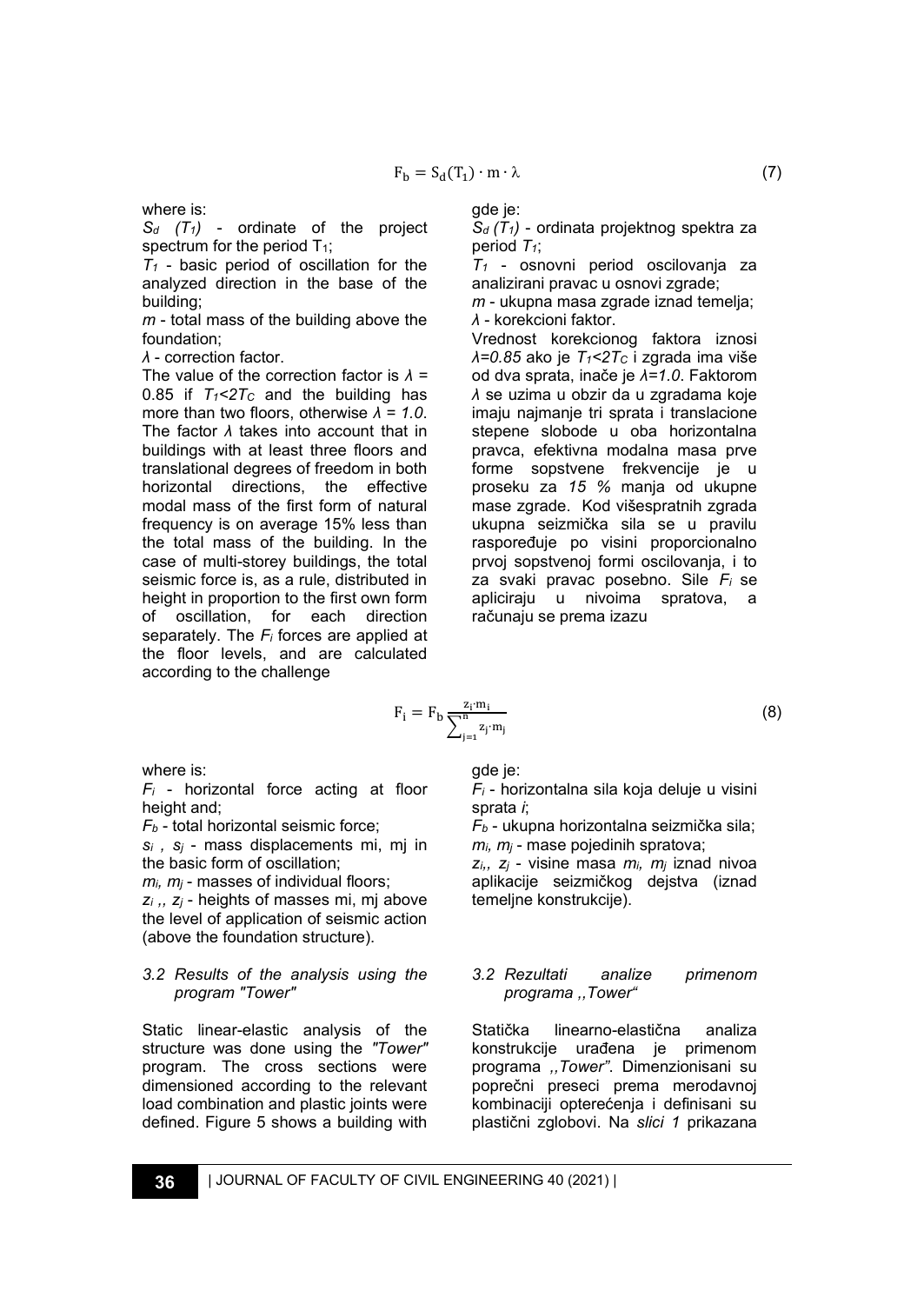a constant floor height *h=3.0 m*, and a total height *H=18.0 m*, with three span fields *l=6.0 m*. The dimensions of the cross sections of the beams are *b/h = 30/40 cm*, and the pillars *b/h = 60/60 cm*. It is a building of importance of category II, soil category C. The calculation model is formed so that the beams are considered absolutely rigid in their plane, ie their axial deformations are neglected. Only one of the two orthogonal directions of the earthquake is analyzed, and the central frame is observed.

je zgrada konstantne spratne visine *h=3.0 m*, a ukupne visine *H=18.0 m*, sa tri polja raspona *l=6.0 m*. Dimenzije poprečnih preseka greda su *b/h=30/40 cm*, a stubova *b/h=60/60 cm*. Radi se o zgradi značaja *II* kategorije, kategorije tla *C*. Proračunski model je formiran tako da se grede smatraju apsolutno krutim u svojoj ravnini, odnosno zanemaruju se nijhove aksijalne deformacije. Analizira se samo jedan od dva ortogonalna pravca dejstva zemljotresa, i posmatra se središnji ram.



Slika 1 - a) Osnova; b) Presek sa oznakama čvorova i štapova Figure 1 - a) Base; b) Section with marks of knots and rods

The total weight of the object is *Wuk = 4131.00 kN*, the total mass of the object *muk = 4131 / 9.81 = 421.10 kN s2 / m*. The seismic load can now be calculated and distributed across the ceilings. If we know that *S<sup>d</sup> (T1) = 0.1229g*, *m = 396.79 (kNs<sup>2</sup>)* / *m* and  $\lambda$  = 0.85 follows

Ukupna težina objekta je *Wuk* **= 4131.00**  *kN*, ukupna masa objekta *muk* = 4131/9.81 = 421.10 *kN s<sup>2</sup> /m*. Sada može da se sračuna seizmičko opterećenje i rasporedi po tavanicama. Ako znamo da je  $S_d(T_1) = 0.1229g$ ,  $m = 396.79$  *(kNs<sup>2</sup>) / m* i λ = 0.85 sledi

$$
F_b = S_d(T_1) \cdot m \cdot \lambda = 0.1229g \cdot 421.10 \cdot 0.85 = 431.54 \text{ kN}
$$
 (9)

The distribution of the total seismic force by floors was performed using expression (8) and is shown in Table 1 and Figure 2 c).

Raspored ukupne seizmičke sile po spratovima izvršen je upotrebom izraza (8) i prikazan je Tabelom 1 i Slikom 2 c).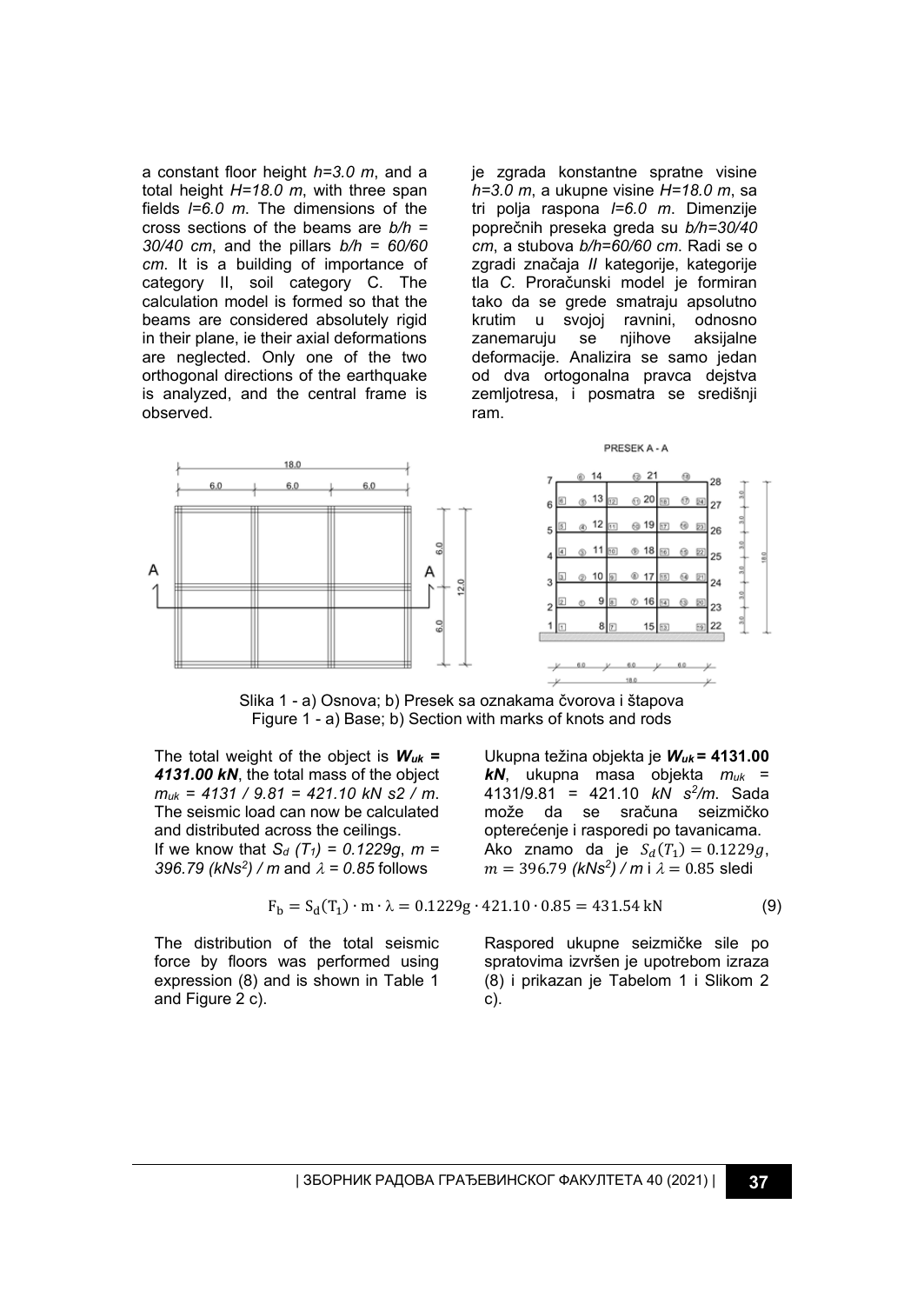| sprat          | F <sub>b</sub> [kN] | $z_i \cdot m_i$ | $z_i \cdot m_i$<br>$\sum_{i=1}^n z_i \cdot m_i$ | $F_i[kN]$ | $Q_i$ [kN] | raspored<br>sila<br>[%] |
|----------------|---------------------|-----------------|-------------------------------------------------|-----------|------------|-------------------------|
| 6              | 431.54              | 17253.00        | 0.38                                            | 162.54    | 162.54     | 37.666                  |
| 5              |                     | 9517.50         | 0.21                                            | 89.67     | 252.21     | 20.778                  |
| 4              |                     | 7614.00         | 0.17                                            | 71.73     | 323.94     | 16.622                  |
| 3              |                     | 5710.50         | 0.12                                            | 53.80     | 377.74     | 12.467                  |
| $\overline{2}$ |                     | 3807.00         | 0.08                                            | 35.87     | 413.61     | 8.3112                  |
|                |                     | 1903.50         | 0.04                                            | 17.93     | 431.54     | 4.1556                  |
|                |                     | 45805.50        |                                                 | 431.54 kN |            | 100%                    |

Tabela 1 - Raspored seizmičke sile po spratovima Fi Table 1 - Distribution of seismic force on floors Fi



Slika 2 - a) Stalno opterećenje; b) Korisno opterećenje; c) Seizmičko opterećenje Figure 2 - a) Constant load; b) Payload; c) Seismic load

The dimensioning of the cross sections of the structural elements was performed on the basis of the authoritative combinations of actions, the envelope of bending moments shown in Figure 3. Concrete C25 / 30 and reinforcement B-500B were used for dimensioning the elements. The adopted arrangement of reinforcement in the beams is shown in Figure 4 and the columns in Figure 5. The columns are reinforced with  $12\phi20$  and stirrups *U10/15 cm*. The beams are reinforced with *220 + 212* and stirrups *U10/15 cm*, in the support zones  $5\phi/20 + 2\phi/12$ and stirrups *U10/10 cm*. A modal analysis was also performed. The first tone obtained by calculation using the program "Tower" is  $T_1 = 0.441$ s, which agrees well with the calculated values of the first tone  $T_1$ <sup>rac</sup> = 0.437s obtained by the recommendations from EC 8.

Dimenzionisanje poprečnih preseka elemenata konstrukcije izvršeno je na osnovu merodavnih kombinacija dejstva, anvelopa momenata savijanja prikazana na Slici 3. Za dimenzionisanje elemenata korišten je beton *C25/30* i armatura *B-500B*. Usvojen raspored armature u gredama prikazan je na Slici 4 i stubovima na Slici 5*.* Stubovi su armirani sa *1220* i uzengijama *U10/15 cm*. Grede *su*  armirane sa *220 + 212* i uzengijama *U10/15 cm*, u zonama oslonaca *520 + 212* i uzengijama *U10/10 cm*. Urađena je i modalna analiza. Prvi ton dobijen proračunom pomoću programa *,,Tower"* iznosi *T1=0.441s* što se dobro slaže sa računskom vrednosti prvog tona *T<sup>1</sup> ra<sup>č</sup>=0.437s* dobijen preporukama iz EC 8.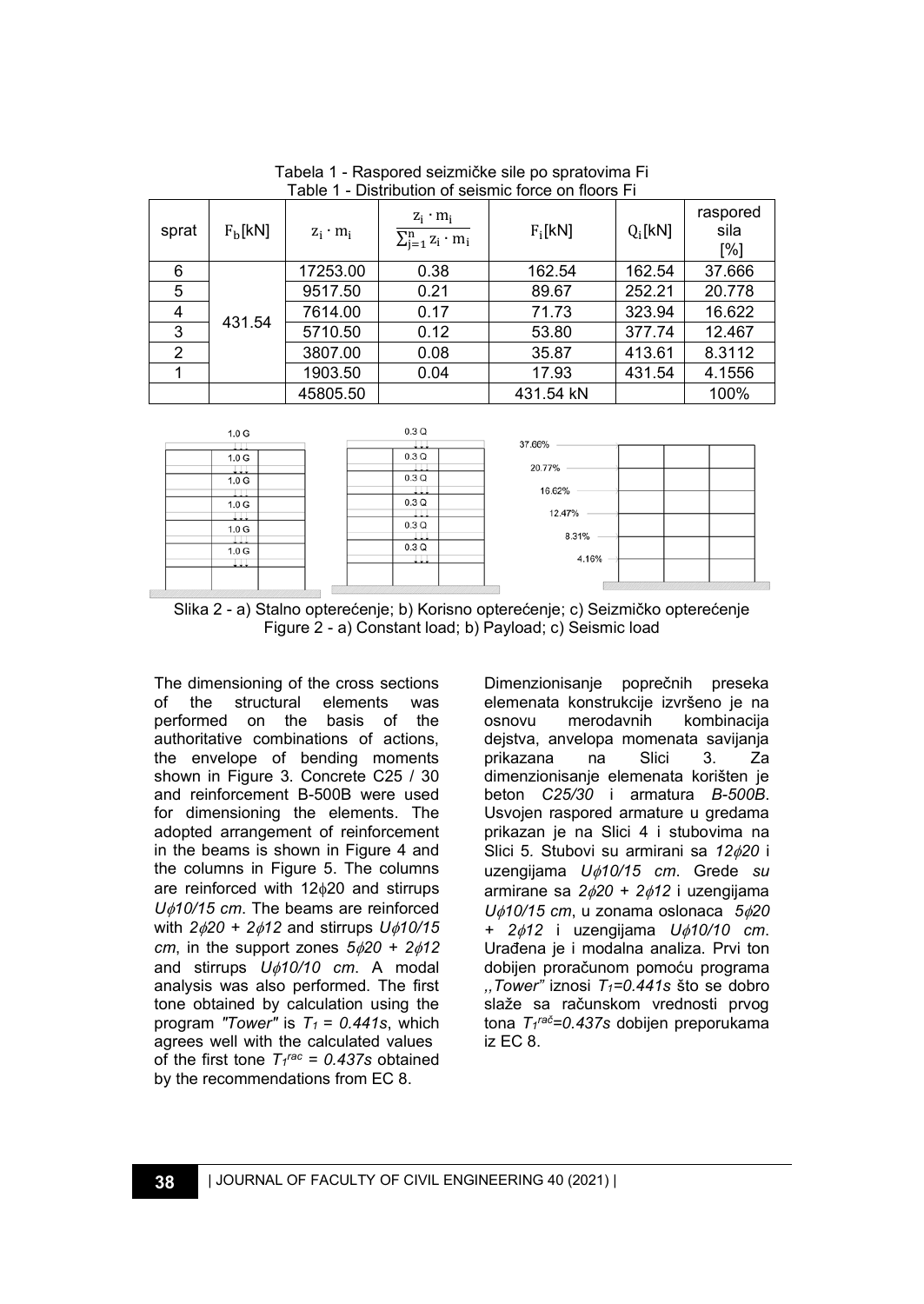

Slika 4 - Raspored usvojene armature u gredama u polju i zoni oslonca Figure 4 - Arrangement of the adopted reinforcement in the beams in the field and the support zone



Slika 5 - Raspored usvojene armature u stubovima Figure 5 - Arrangement of the adopted reinforcement in the column

### **4. NONLINEAR ANALYSIS OF CONSTRUCTION RESULTS OF ANALYSIS USING "ABAQUS" PROGRAMS**

In modern regulations (EC8, FEMA 273) the reference method for

#### **4. NELINEARNA ANALIZA KONSTRUKCIJE ANALIZE PRIMENOM PROGARAMA ,,ABAQUS"**

U savremenim propisima (EC8, FEMA 273) referentni metod za određivanje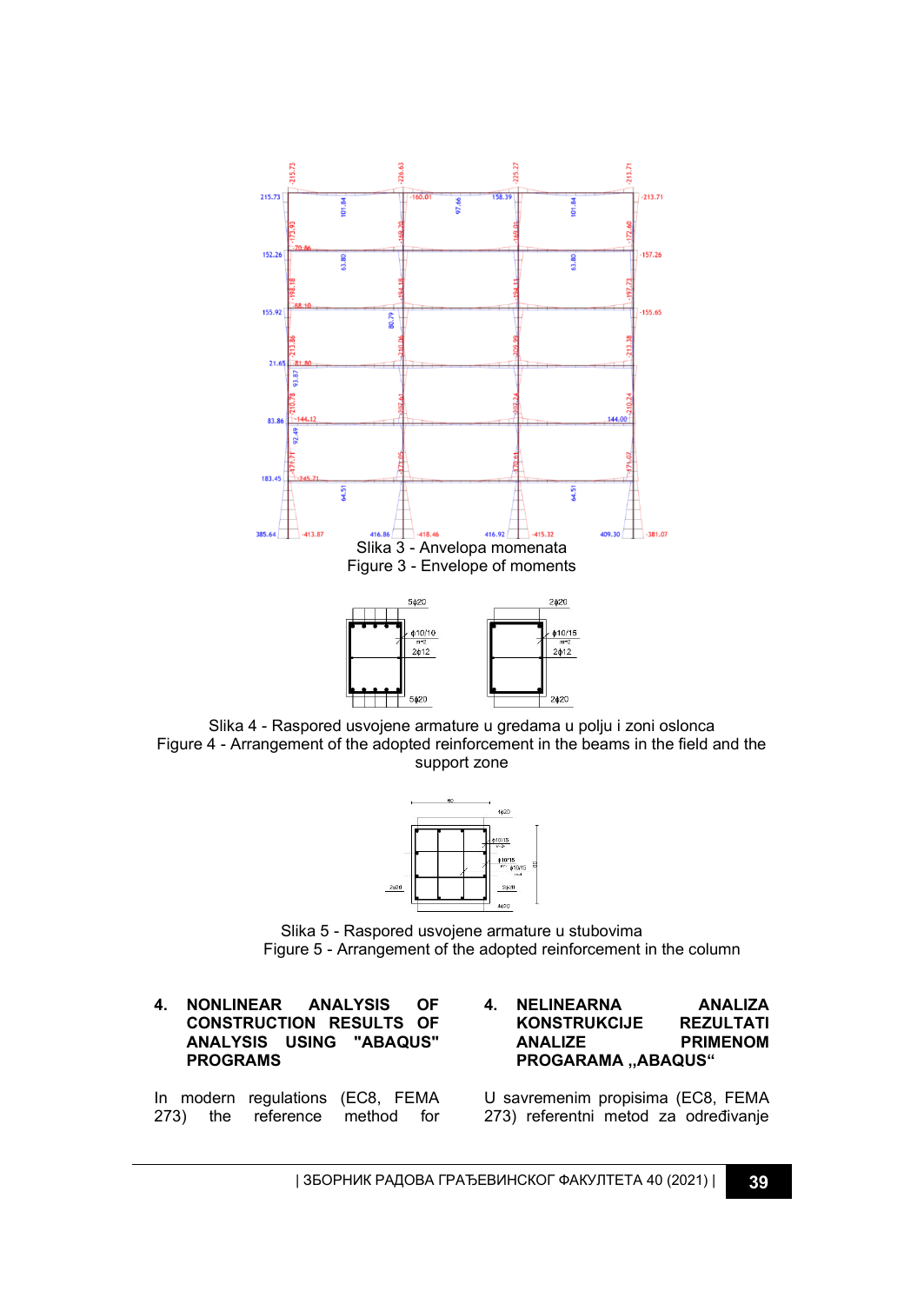determining seismic influences is the response spectrum method and modal analysis, using a linearly elastic model of the structure and reduced spectra. Depending on the characteristics of the building's load-bearing system, a simplified method is applied, for buildings that meet certain conditions, and multimodal response spectrum analysis for all types of buildings. Nonlinear analyzes in the time or frequency domain can be used as alternative methods under certain conditions. The amplitudes of the accelerogram, for the reference return period, should be multiplied by the building significance factor. Through the example of the calculation of the construction presented here, the advantages and disadvantages of certain methods in terms of the practicality of their application can be seen.

### *4.1 Results of the analysis using the "ABAQUS" program*

In the "Abaqus" program, a frame with the dimensions of pillars and beams was modeled and reinforced in the way it was adopted in the "Tower" program. Three-dimensional C3D8R hexahedral elements were used to model the columns and beams. They represent linear general-purpose elements with a single integration point. Threedimensional beams have six degrees of freedom at each node, three translational degrees of freedom (1,2,3) and three rotational degrees of freedom<br>(4.5.6). During the modeling of (4,5,6). During the modeling of reinforcement, elements of B21 - linear beam were used. The elements of the node in the plane have two translational degrees of freedom (1,2) and one rotational degree of freedom (6). **B21** elements belong to the so-called. Tymoshenko beams using linear interpolation. The finite element network is shown in Figure 8. The load is applied according to the relevant load combination as calculated and shown in

seizmičkih uticaja je metoda spektra odgovora i modalna analiza, pri čemu se koristi linearno elastični model konstrukcije i redukovani spektri. Zavisno od karakteristika nosećeg sistema zgrade, primenjuje se uprošćena metoda, za zgrade koje ispunjavaju određene uslove, i multimodalna spektralna analiza (multimodal response spectrum analysis) za sve tipove zgrada. Nelinearne analize u vremenskom ili frekventnom domenu mogu se koristiti kao alternativne metode uz određene uslove. Pri tome amplitude akcelerograma, za referentni povratni period, treba množiti faktorom značaja zgrade. Kroz primer proračuna konstrukcije koja je ovde prikazana, mogu se sagledati prednosti i nedostaci pojedinih metoda u smislu praktičnosti niihove primene.

# *4.1 Rezultati analize primenom progarama ,,ABAQUS"*

U programu *,,Abaqus"* modeliran je ram sa dimenzijama stubova i greda i armiran na način kako je usvojeno u programu *,,Tower".* Za modeliranje stubova i grede korišteni su su trodimenzionalni heksaedarski elementi C3D8R. Oni predstavljaju linearne elemente opšte namene sa jednom integracijskom tačkom. Trodimenzionalne grede imaju šest stepeni slobode na svakom čvoru tri translaciona stepena slobode (1,2,3) i tri rotaciona stepena slobode (4,5,6). Prilikom modeliranja armature korišćeni su elementi B21 - linearne grede. Elementi čvora u ravni imaju dva translaciona stepena slobode (1,2) i jedan rotacioni stepen slobode (6). **B21** elementi spadaju u tzv. Timošenkove grede koji koriste linearnu interpolaciju. Mreža konačnih elemenata prikazana je na slici 8. Opterećenje je naneto prema merodavnoj kombinaciji opterećenja tako kako je sračunato i prikazano na slici 2 a), b) i c). Horizontalno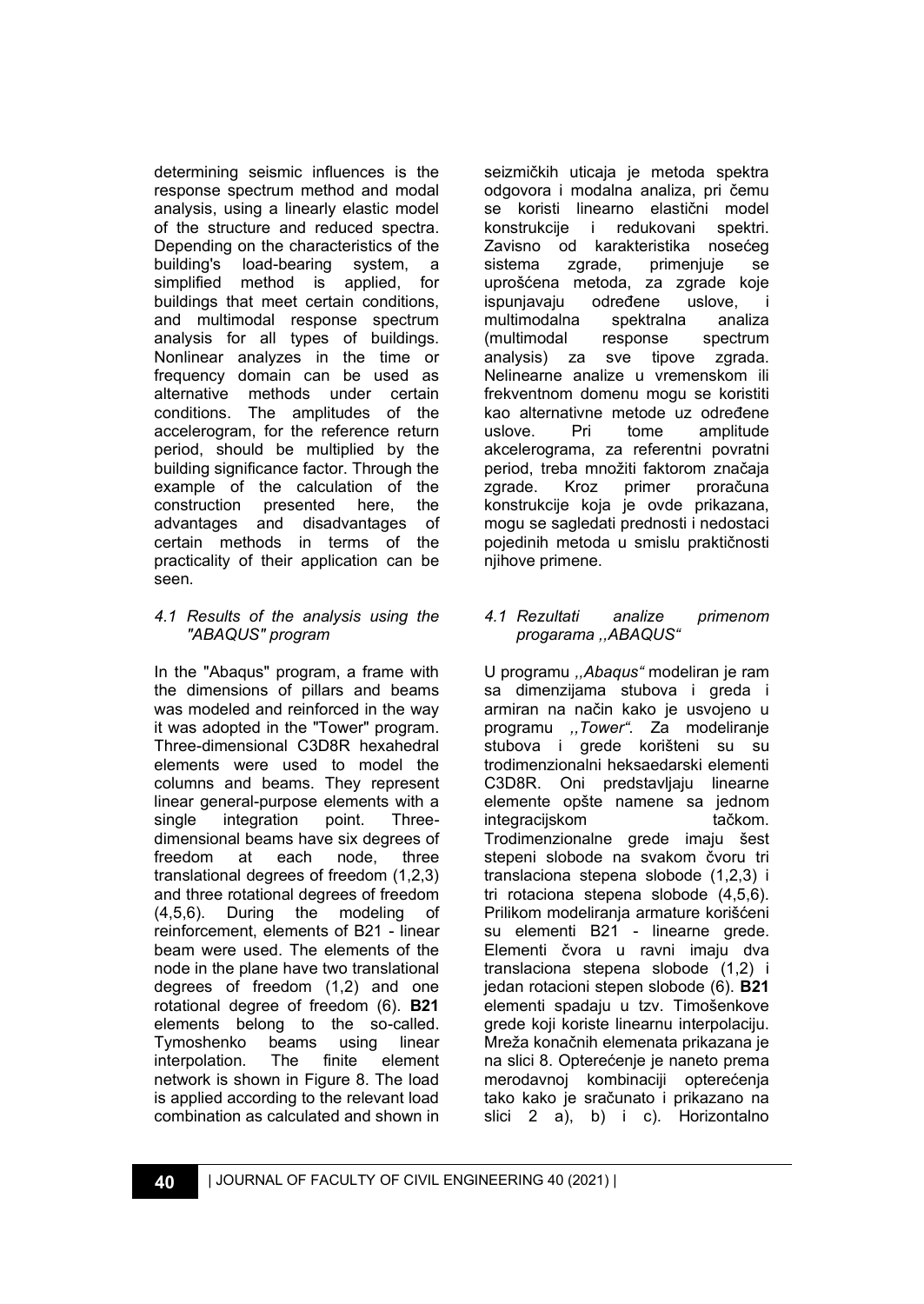Figure 2 a), b) and c). The horizontal displacement is shown in Figure 9, while Figure 10 shows the dependence of the horizontal displacement and the total shear force - **the pushover curve**. Nonlinearity for concrete was entered as recommended for Abaqus "concrete damaged plasticity" according to Figure 6. A bilinear stress-dilation diagram was used to propagate the crack by<br>Hillerborg 1985. which was Hillerborg 1985, which was recommended by the CEB and given an example in [4] and [5].

pomeranje prikazano je na Slici 9., dok je na Slici 10 prikazana zavisnost horizontalnog pomeranja i ukupne smičuće sile - **pushover kriva**. Nelinearnost za beton je unešena kako se preporučuje za Abaqus ,,concrete damaged plasticity" prema Slici 6. Korišćen je bilinearni dijagram napon dilatacija pri širenju pukotine čiji je autor Hillerborg 1985, a koji je preporučen u CEB-u i dat primer u [4] i [5].



(a) Definition of the compressive material property (b) Definition of the tensile material property Slika 6 - Proračun parametara za plastičnost betona Figure 6 - Calculation of parameters for concrete plasticity



Slika 7 - Dijagram napon-dilatacija pri otvaranju prsline Figure 7 - Diagram of stress-dilation at crack opening



Slika 8 - Mreža konačnih elemenata Figure 8 – The mesh of the finite elements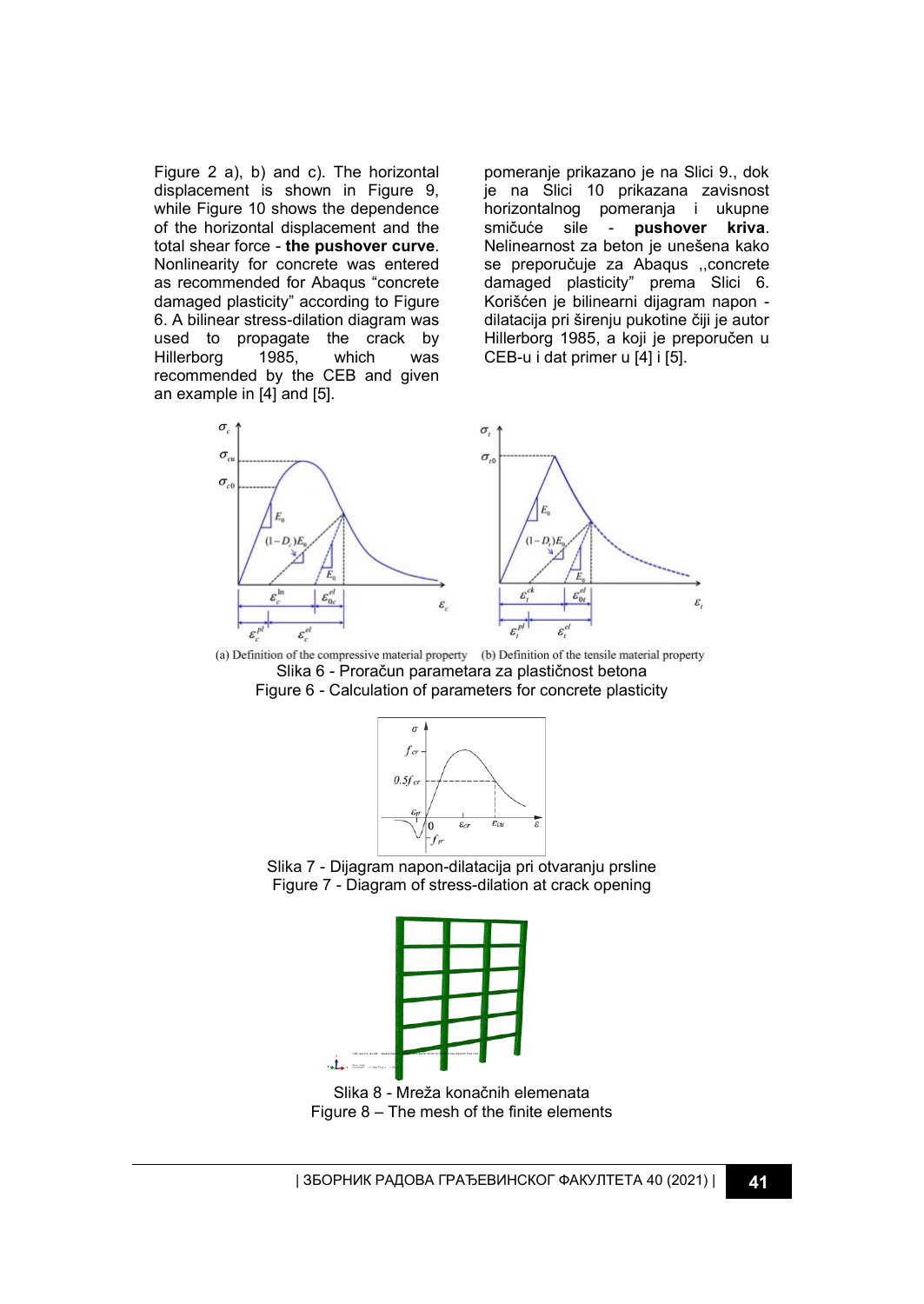

Slika 10 - Pushover kriva Figure 10 - Pushover curve

# **5. CONCLUSION**

The previous calculation was performed with the assumption of a high ductility class. For that reason, the influence of cross-sections is due to the gravitational load, which is significantly more pronounced than the seismic load. A more accurate calculation of the own oscillation periods, using the program *"Tower",* obtained a basic oscillation period of  $T_1$  = 0.441 s, which is within satisfactory limits in relation to the estimated value of  $T_f^{rac} = 0.437$  s. The non-linear calculation with the *"Abaqus"* program provides a solution that helps to understand the actual behavior of the structure during an earthquake.

Pushover analysis can be used to assess whether the structure has the required load-bearing capacity and sufficient deformation capacity under the projected seismic action. The purpose of the nonlinear calculation would be justified from several aspects,

# **5. ZAKLJUČAK**

Prethodni proračun je sproveden uz pretpostavku visoke klase duktilnosti. Iz tog razloga za dimenzionisanje poprečnih preseka merodavni uticaji su od gravitacionog opterećenja koje je znatno izraženije od seizmičkog opterećenja. Tačniji proračun sopstvenih perioda oscilovanja, korišćenjem programa ,Tower", dobijen je osnovni period oscilovanja koji iznosi T1=0.441 s što je u zadovoljavajućim granicama u odnosu na procenjenu vrednost koja iznosi T<sub>1</sub>rač=0.437 s. Nelinearni proračun programom ,,Abaqus" daje rešenje koja pomažu razumevanje stvarnog ponašanja konstrukcije pri zemljotresu. Pushover analizom može se proceniti da li konstrukcija poseduje zahtevanu nosivost i dovoljan kapacitet

deformisanja pri projektovanom seizmičkom dejstvu. Svrha nelinearnog proračuna bi bila opravdana iz više aspekata, jedan od njih je obezbeđenje